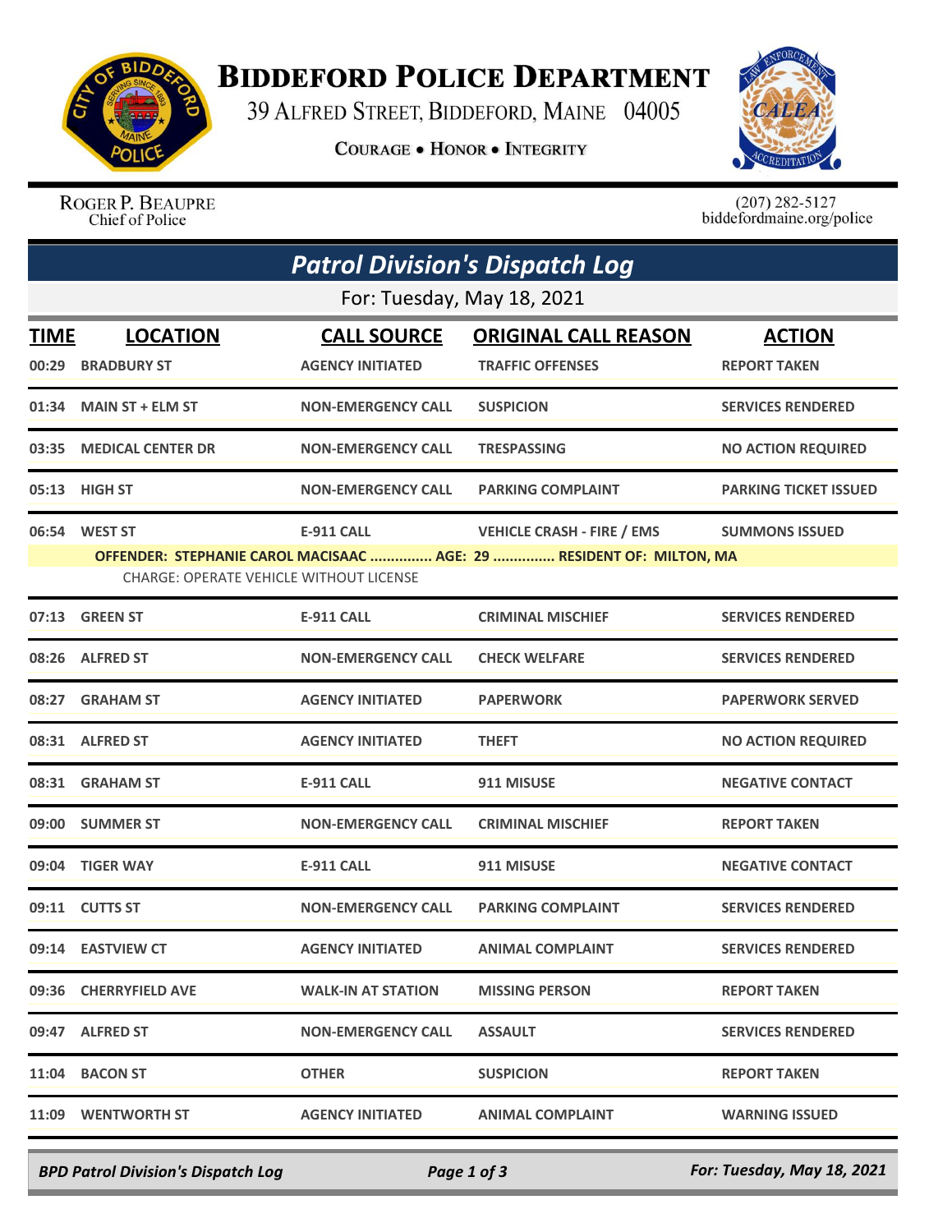| <b>TIME</b> | <b>LOCATION</b><br>11:51 ALFRED ST                    | <b>CALL SOURCE</b><br><b>NON-EMERGENCY CALL</b> | <b>ORIGINAL CALL REASON</b><br><b>FRAUD / SCAM</b>                                                                                                                                | <b>ACTION</b><br><b>REPORT TAKEN</b> |
|-------------|-------------------------------------------------------|-------------------------------------------------|-----------------------------------------------------------------------------------------------------------------------------------------------------------------------------------|--------------------------------------|
|             | 12:18    FOSS ST                                      | <b>OTHER</b>                                    | <b>PAPERWORK</b>                                                                                                                                                                  | <b>SERVICES RENDERED</b>             |
| 12:44       | <b>HILLS BEACH RD</b>                                 | <b>AGENCY INITIATED</b>                         | <b>SHELLFISH VIOLATION</b>                                                                                                                                                        | <b>NO VIOLATION</b>                  |
|             | 12:58 AUTUMN LN                                       | <b>AGENCY INITIATED</b>                         | <b>ANIMAL COMPLAINT</b>                                                                                                                                                           | <b>GONE ON ARRIVAL</b>               |
| 13:18       | <b>GRAHAM ST</b>                                      | <b>WALK-IN AT STATION</b>                       | <b>PAPERWORK</b>                                                                                                                                                                  | <b>SERVICES RENDERED</b>             |
|             | 13:35 WEST COLE RD                                    | <b>NON-EMERGENCY CALL</b>                       | <b>CODES ENFORCEMENT</b>                                                                                                                                                          | <b>REFERRED OTHER AGENCY</b>         |
| 13:37       | <b>MAPLEWOOD AVE</b>                                  | <b>NON-EMERGENCY CALL</b>                       | <b>CHECK WELFARE</b>                                                                                                                                                              | <b>SERVICES RENDERED</b>             |
|             | 14:21 HIGHLAND ST                                     | <b>NON-EMERGENCY CALL</b>                       | <b>ANIMAL COMPLAINT</b>                                                                                                                                                           | <b>SERVICES RENDERED</b>             |
|             | 14:32 MAPLEWOOD AVE                                   | <b>E-911 CALL</b>                               | 911 MISUSE                                                                                                                                                                        | <b>NO ACTION REQUIRED</b>            |
|             | 14:34 MAIN ST                                         | <b>AGENCY INITIATED</b>                         | <b>CHECK WELFARE</b>                                                                                                                                                              | <b>SERVICES RENDERED</b>             |
|             | 14:41 CLIFFORD ST                                     | <b>NON-EMERGENCY CALL</b>                       | <b>ROAD HAZARD</b>                                                                                                                                                                | <b>SERVICES RENDERED</b>             |
|             | 14:51 MAY ST                                          | <b>WALK-IN AT STATION</b>                       | <b>CRIM THREAT / TERRORIZING</b>                                                                                                                                                  | <b>REPORT TAKEN</b>                  |
| 15:03       | <b>CLEAVES ST</b>                                     | <b>WALK-IN AT STATION</b>                       | <b>PAPERWORK</b>                                                                                                                                                                  | <b>SERVICES RENDERED</b>             |
| 15:15       | <b>HILLS BEACH RD</b>                                 | <b>NON-EMERGENCY CALL</b>                       | <b>PAPERWORK</b><br>OFFENDER: CIVIL VIOLATION BY A FEMALE  AGE: 58  RESIDENT OF: BIDDEFORD, ME<br>CHARGE: SETTING POSTS, SIGNS OTHER STRUCTURES IN RIGHT OF WAY (SHRUBS / BUSHES) | <b>SUMMONS ISSUED</b>                |
| 15:17       | <b>MAIN ST</b>                                        | <b>NON-EMERGENCY CALL</b>                       | <b>SUSPICION</b>                                                                                                                                                                  | <b>SUMMONS ISSUED</b>                |
|             | 15:20 MAIN ST                                         | <b>NON-EMERGENCY CALL</b>                       | <b>SUSPICION</b>                                                                                                                                                                  | <b>SERVICES RENDERED</b>             |
|             | 15:37 JOSHUA DR                                       | <b>WALK-IN AT STATION</b>                       | <b>PAPERWORK</b>                                                                                                                                                                  | <b>SERVICES RENDERED</b>             |
|             | <b>15:38 MILE STRETCH RD</b>                          | <b>E-911 CALL</b>                               | 911 MISUSE                                                                                                                                                                        | <b>UNFOUNDED</b>                     |
|             | 16:20 ALFRED ST                                       | <b>E-911 CALL</b>                               | 911 MISUSE                                                                                                                                                                        | <b>REFERRED OTHER AGENCY</b>         |
|             | 16:46 CLEAVES ST                                      | <b>AGENCY INITIATED</b>                         | <b>PAPERWORK</b>                                                                                                                                                                  | <b>PAPERWORK SERVED</b>              |
|             | <b>16:51 ROBERTS ST</b>                               | <b>NON-EMERGENCY CALL</b>                       | <b>CIVIL COMPLAINT</b>                                                                                                                                                            | <b>CIVIL COMPLAINT</b>               |
|             | 16:58 FOSS ST + KING ST                               | <b>AGENCY INITIATED</b>                         | <b>PARKING COMPLAINT</b>                                                                                                                                                          | <b>NO ACTION REQUIRED</b>            |
|             | 18:07 MILE STRETCH RD + FORTUNES R NON-EMERGENCY CALL |                                                 | <b>TRAFFIC DETAIL</b>                                                                                                                                                             | <b>SERVICES RENDERED</b>             |
|             | <b>18:21 FORTUNES ROCKS RD</b>                        | <b>AGENCY INITIATED</b>                         | <b>TRAFFIC OFFENSES</b>                                                                                                                                                           | <b>WARNING ISSUED</b>                |
|             | <b>18:28 PIKE ST</b>                                  | <b>NON-EMERGENCY CALL</b>                       | <b>SUSPICION</b>                                                                                                                                                                  | <b>SERVICES RENDERED</b>             |
|             |                                                       |                                                 |                                                                                                                                                                                   |                                      |

*BPD Patrol Division's Dispatch Log Page 2 of 3 For: Tuesday, May 18, 2021*